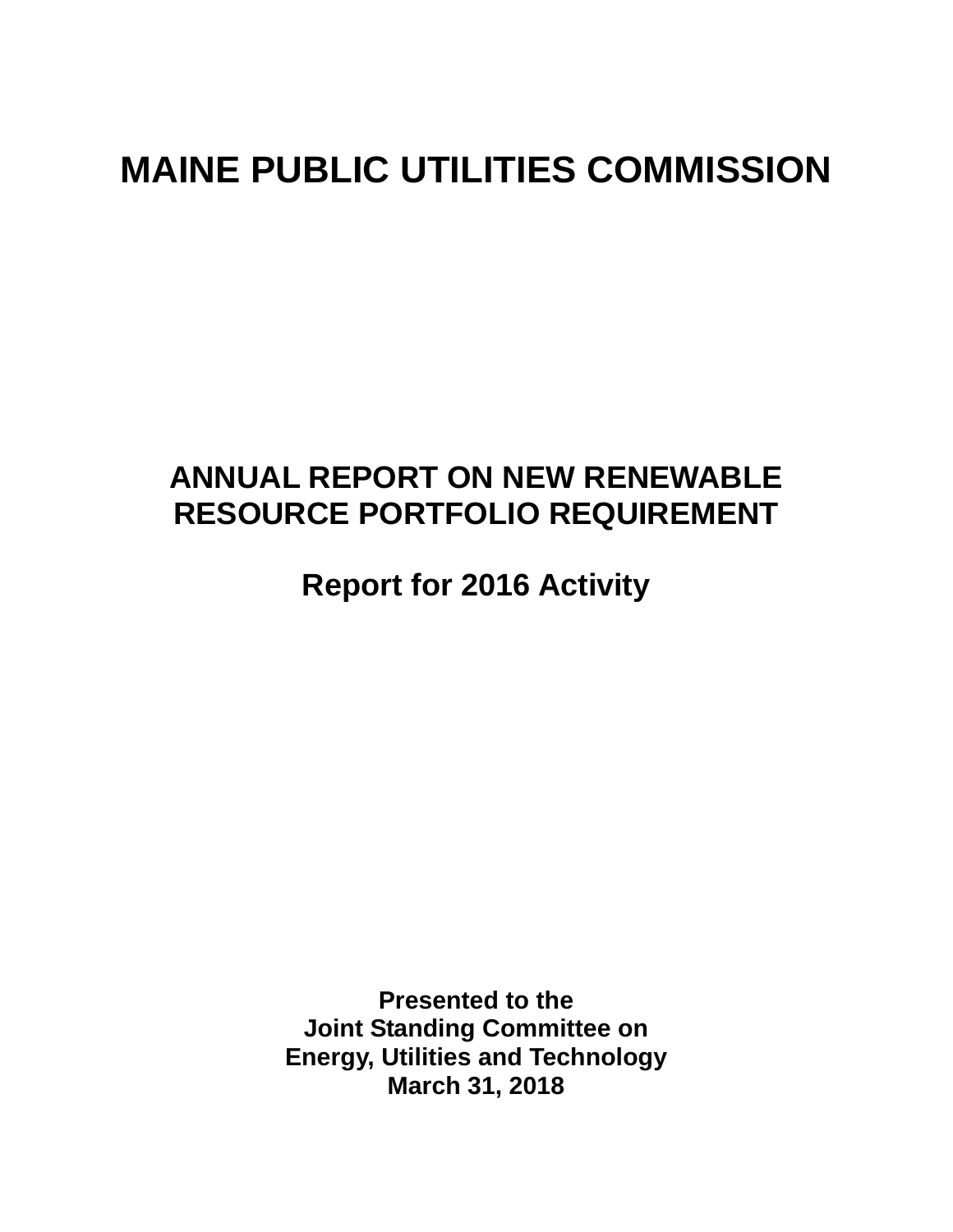### **TABLE OF CONTENTS**

| I.  |    |                                                                       |  |  |  |
|-----|----|-----------------------------------------------------------------------|--|--|--|
| П.  |    |                                                                       |  |  |  |
|     | Α. | New Renewable Resource Portfolio Requirement (Class I)  3             |  |  |  |
|     | В. |                                                                       |  |  |  |
|     | C. |                                                                       |  |  |  |
|     | D. |                                                                       |  |  |  |
| Ш.  |    |                                                                       |  |  |  |
|     | Α. |                                                                       |  |  |  |
|     | Β. |                                                                       |  |  |  |
|     | C. | New Renewable Portfolio Requirement (Class I); Resources and Cost     |  |  |  |
|     | D. | Eligible Resource Portfolio Requirement (Class II); Resource and Cost |  |  |  |
|     | Е. |                                                                       |  |  |  |
|     | F. |                                                                       |  |  |  |
| IV. |    |                                                                       |  |  |  |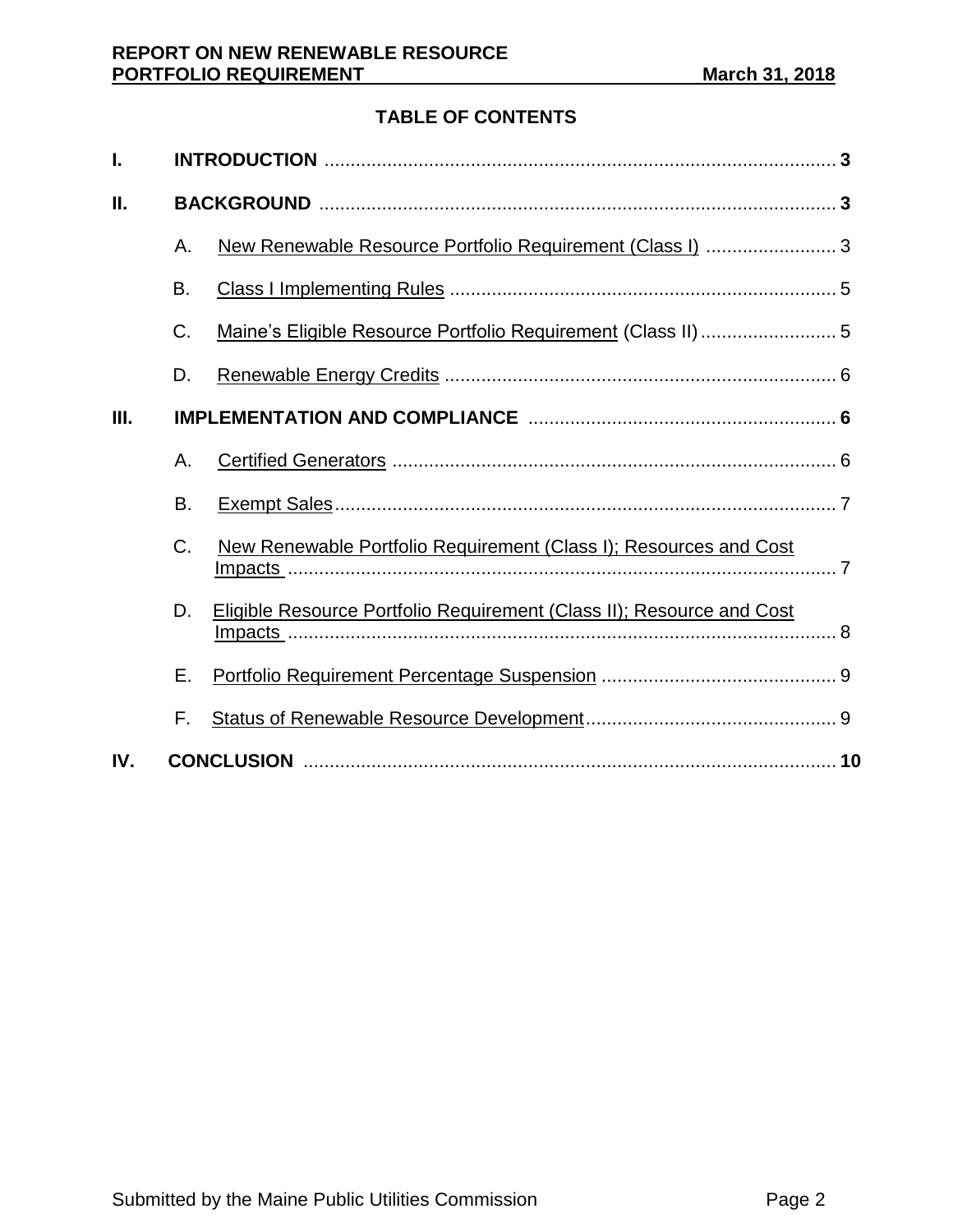#### **I. INTRODUCTION**

During its 2007 session, the Legislature enacted an Act to Stimulate Demand for Renewable Energy (Act).<sup>1</sup> The Act added a mandate that specified percentages of electricity that supply Maine's consumers come from "new" renewable resources. Generally, new renewable resources are renewable facilities that have an in-service date, resumed operation or were refurbished after September 1, 2005. The percentage requirement began at one percent in 2008 and increases in annual one percentage point increments to ten percent in 2017 and remains at ten percent thereafter, unless the Commission suspends the requirement pursuant to the provisions of the Act.

The Act contains an annual reporting requirement on the status of Class I renewable resource development and compliance with the portfolio requirement. The reporting provision specifies:

Annual Reports. No later than March 31, 2008 and annually thereafter, the Commission shall submit a report regarding the status of new renewable capacity resources in the State and New England, and compliance with the portfolio requirement required by this section to the joint standing committee of the Legislature having jurisdiction over utilities and energy matters. The report shall include, but is not limited to, a description of new renewable capacity resources available to meet the portfolio requirement required by this section, documentation of the loss of any existing renewable generation capacity in the State, the status of implementation of the new renewable resources portfolio requirement, including any suspensions pursuant to subsection D, and recommendations to stimulate investment in new renewable resources.

The Commission hereby submits its report to the Energy, Utilities and Technology Committee to describe the status of Maine's new renewable resource portfolio requirement. The Commission notes that this report is based on the most recently filed Competitive Electricity Provider (CEP) annual compliance reports, which were filed in July 2017 for calendar year 2016. Therefore, this report generally presents information on implementation and compliance with the portfolio requirement for calendar year 2016.

#### **II. BACKGROUND**

#### A. New Renewable Resource Portfolio Requirement (Class I)

As stated above, the new renewable resource portfolio requirement, referred to as Class  $I^2$  requires that specified percentages of electricity that supply Maine's

 $\overline{a}$ <sup>1</sup> P.L. 2007, ch. 403 (codified at 35-A M.R.S. § 3210(3-A)).

<sup>&</sup>lt;sup>2</sup> The "new" renewable resource requirement was designated as Class I in the Commission's implementing rules (Chapter 311) because the requirement is similar to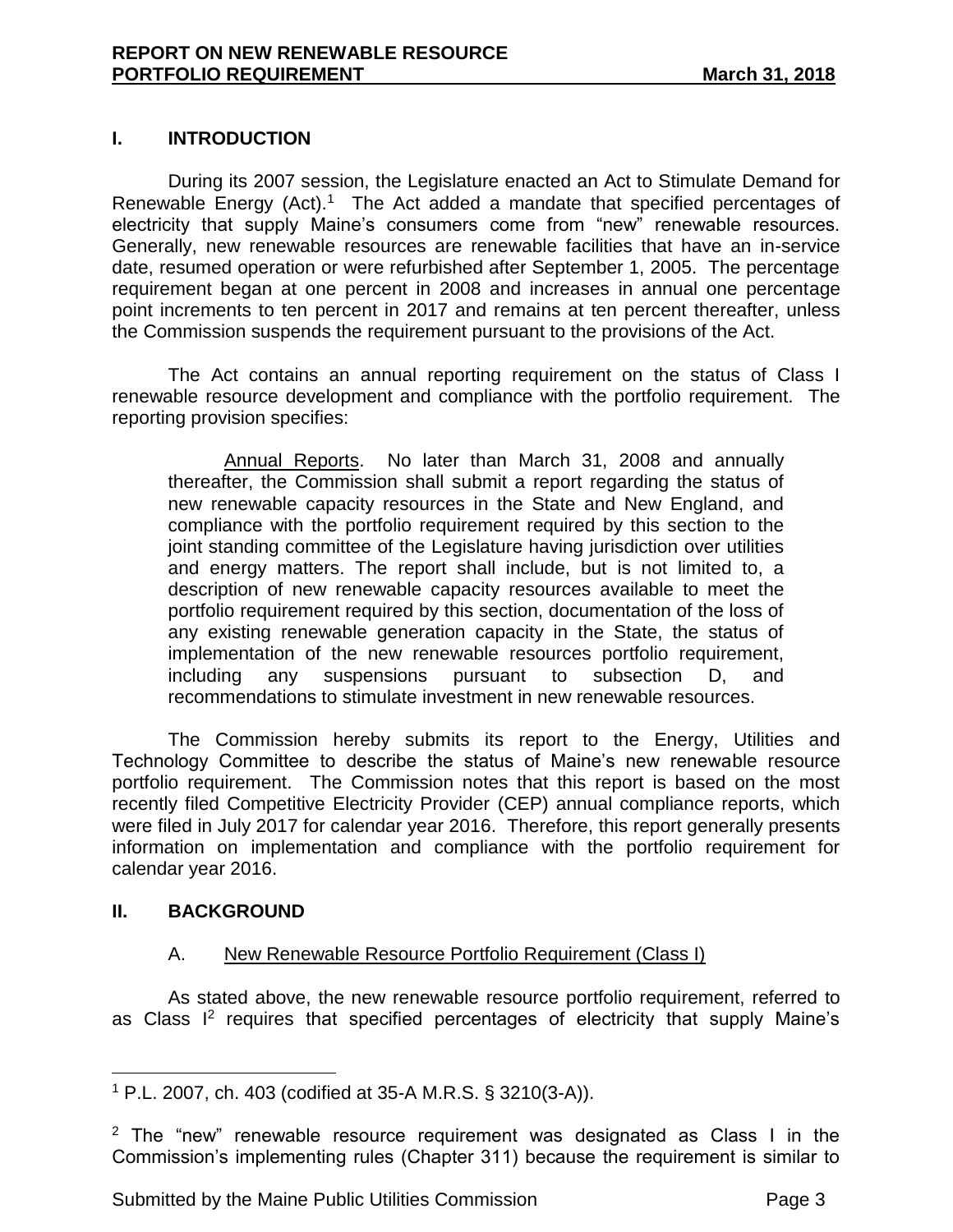consumers come from "new" renewable resources. $3$  The percentage requirement began at one percent in 2008 and increases in annual one percentage point increments to ten percent in 2017 and remains at ten percent thereafter. The Act specifies the resource type, capacity limit and the vintage requirements for the new renewable resource requirement. As specified in the Act, a new renewable resource used to satisfy the Class I portfolio requirement must be of the following types:

- fuel cells:
- tidal power;
- solar arrays and installations;
- wind power installations;
- geothermal installations;
- hydroelectric generators that meet all state and federal fish passage requirement; or
- biomass generators, including generators fueled by landfill gas.

In addition, except for wind power installations, the generating resource must not have a nameplate capacity that exceeds 100 MW. Moreover, the resource must satisfy one of four vintage requirements. These are:

- 1) Renewable capacity with an in-service date after September 1, 2005;
- 2) Renewable capacity that has been added to an existing facility after September 1, 2005;
- 3) Renewable capacity that has not operated for two years or was not recognized as a capacity resource by the New England Independent System Operator (ISO-NE) or the Northern Maine Independent System Administrator (NMISA) and has resumed operation or has been recognized by the ISO-NE or NMISA after September 1, 2005; and
- 4) Renewable capacity that has been refurbished after September 1, 2005 and is operating beyond its useful life or employing an alternate technology that significantly increases the efficiency of the generation process.

The Act also includes an "alternative compliance mechanism" (ACM) that allows suppliers to pay specified amounts into the Energy Efficiency and Renewable Resource Fund<sup>4</sup> in lieu of compliance with the new renewable resource portfolio requirement, and

portfolio requirements in other New England states that are referred to as "Class I." Maine's pre-existing "eligible" resource portfolio requirement is designated as Class II.

<sup>3</sup> Contracts or standard offer arrangements that pre-date the effective date of the Act, 35-A M.R.S. § 3210(3-A)(D), and sales to qualified Pine Tree Development Zone businesses, 35-A M.R.S. § 3210-B(4), are exempt from the portfolio requirement.

<sup>4</sup> The Energy Efficiency and Renewable Resource Fund was established to fund research, development and demonstration projects related to energy technologies. 35-A M.R.S. § 10121.

Submitted by the Maine Public Utilities Commission **Page 4** Page 4

 $\overline{a}$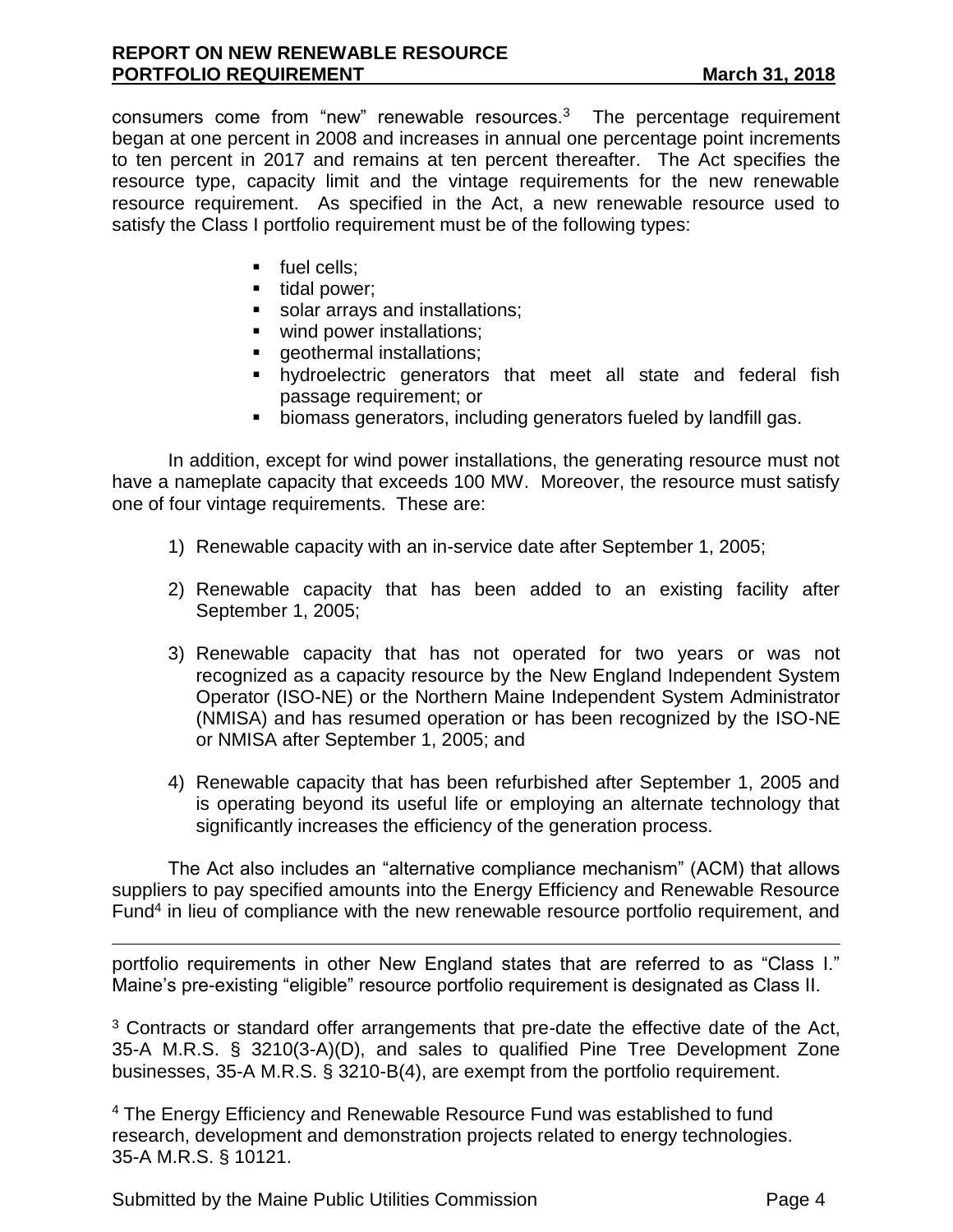states that the Commission shall set the alternative compliance payment rate in its implementing rules. In addition, the Act allows the Commission to suspend scheduled percentage increases in the portfolio requirement if it finds that investment in new renewable resources has not been sufficient for suppliers to satisfy the requirement, the requirement has burdened electricity customers without providing the benefits from new renewable resources or that there has been an over reliance on the ACM.

#### B. Class I Implementing Rules

As required by the Act, the Commission modified its portfolio requirement rule (Chapter 311) to implement the "new" renewable resource requirement.<sup>5</sup> The implementing rules establish a certification process that requires generators to precertify facilities as a new renewable resource under the requirements of the rule and provide for a Commission determination of resource eligibility on a case-by-case basis.<sup>6</sup> The rule also specifies that the Commission may revoke a certification if there is a material change in circumstance that renders the generation facility ineligible as a new renewable resource. Under the rules, a generator does not have to be located in Maine to be eligible as long as its power is used to serve load in New England.

As required by the Act, the rules establish an ACM that allows suppliers to make a payment in lieu of compliance with the new renewable resource portfolio requirement.<sup>7</sup> The rule established a base alternative compliance payment rate of \$57.12 per megawatt-hour (MWh) that is adjusted annually based on the Consumer Price Index. The alternative compliance payment rate in 2016 was \$67.00 per MWh.

Finally, the implementing rules allow suppliers to satisfy or "cure" a compliance deficiency in one calendar year during the following calendar year. This cure provision only applies if the supplier has satisfied at least two-thirds of its calendar year requirement. In addition, a supplier may "bank" any excess renewable credits in a calendar year for use in the next calendar year. However, a supplier may not use banked credits to satisfy more than one-third of the requirement in any year. $8$ 

#### C. Maine's Eligible Resource Portfolio Requirement (Class II)

Maine's original restructuring legislation, which became effective in March 2000, included a 30% eligible resource portfolio requirement.<sup>9</sup> The eligible resource portfolio requirement, now referred to as Class II, mandated that each retail competitive

 $\overline{a}$ 

 $9$  35-A M.R.S. § 3210(3).

<sup>5</sup> *Order Adopting Rule and Statement of Factual and Policy Basis,* Docket No. 2007-391 (Oct. 22, 2007).

 $6$  Chapter 311, § 3(B)(4).

<sup>7</sup> Chapter 311, § 3(C).

 $8$  Chapter 311, § 7(A) and (B).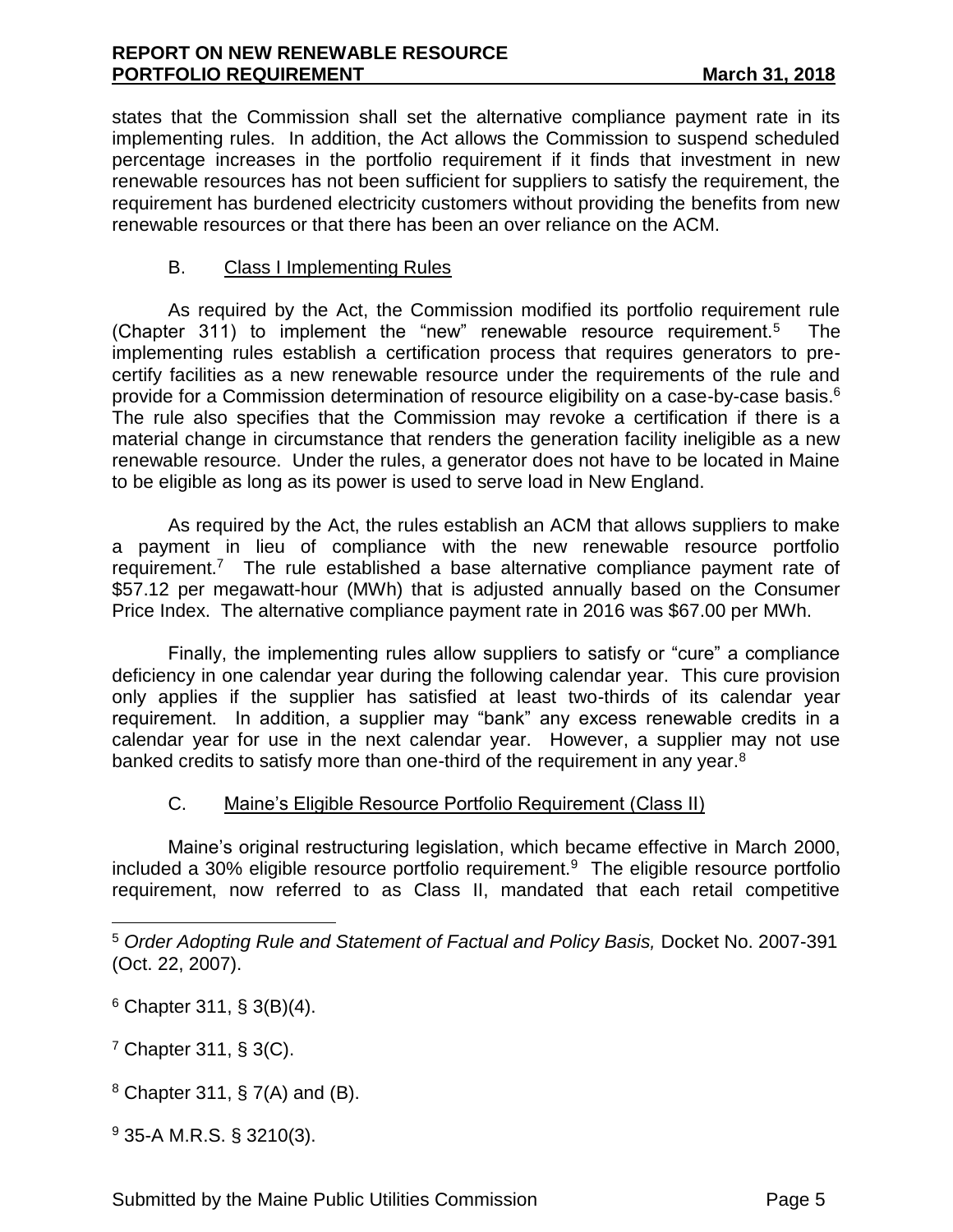#### **REPORT ON NEW RENEWABLE RESOURCE PORTFOLIO REQUIREMENT** March 31, 2018

electricity supplier meet at least 30% of its retail load in Maine from "eligible resources." Eligible resources are defined in statute as either renewable resources or efficient resources. Renewable resources are defined in statute as fuel cells, tidal power, solar arrays, wind power, geothermal installations, hydroelectric generators, biomass generators, and municipal solid waste facilities. Renewable resources may not exceed a production capacity of 100 megawatts. "Efficient" resources are cogeneration facilities that were constructed prior to 1997, meet a statutory efficient standard and may be fueled by fossil fuels.

#### D. Renewable Energy Credits

Most of the compliance with Maine's portfolio requirements occurs through the purchase of renewable energy credits (RECs). The New England Power Pool (NEPOOL) has established a REC trading and tracking mechanism referred to as the Generation Information System (GIS). This system allows for the trading of the renewable attribute of a MWh separately from the energy value of the MWh. The GIS serves to significantly simplify compliance by suppliers and verification by regulatory commissions, and avoids double counting. Consistent with statutory direction,<sup>10</sup> the Commission requires suppliers in the ISO-NE to verify compliance with the portfolio requirement through the GIS. In Docket No. 2017-00050, the Northern Maine System Administrator (NMISA) requested and was granted to use a tracking and verification system in northern Maine (Docket No. 2017-00050).

#### **III. IMPLEMENTATION AND COMPLIANCE**

#### A. Certified Generators

 $\overline{a}$ 

The implementing rules require generation facilities to be certified by the Commission as a Class I new renewable resource before such facilities can be used to satisfy Maine's new renewable resource portfolio requirement. However, not all of the facilities that have been certified are in-service and many of the facilities are also eligible for portfolio requirements in other New England states.<sup>11</sup> Presently, there are approximately 110 certified facilities, with a total capacity of approximately 2,208 MW.

Submitted by the Maine Public Utilities Commission **Page 6** Page 6

 $10$  The portfolio requirement statute states that the Commission shall allow competitive providers to satisfy the portfolio requirements through the use of RECs if it determines that a reliable system of electrical attribute trading exists. 35-A M.R.S.§ 3210(8). The Commission has determined that the GIS is such a reliable system.

<sup>&</sup>lt;sup>11</sup> Information on the RPS Class I Renewable Resource Applications can be found at <http://www.maine.gov/mpuc/electricity/rps-class-I-list.shtml>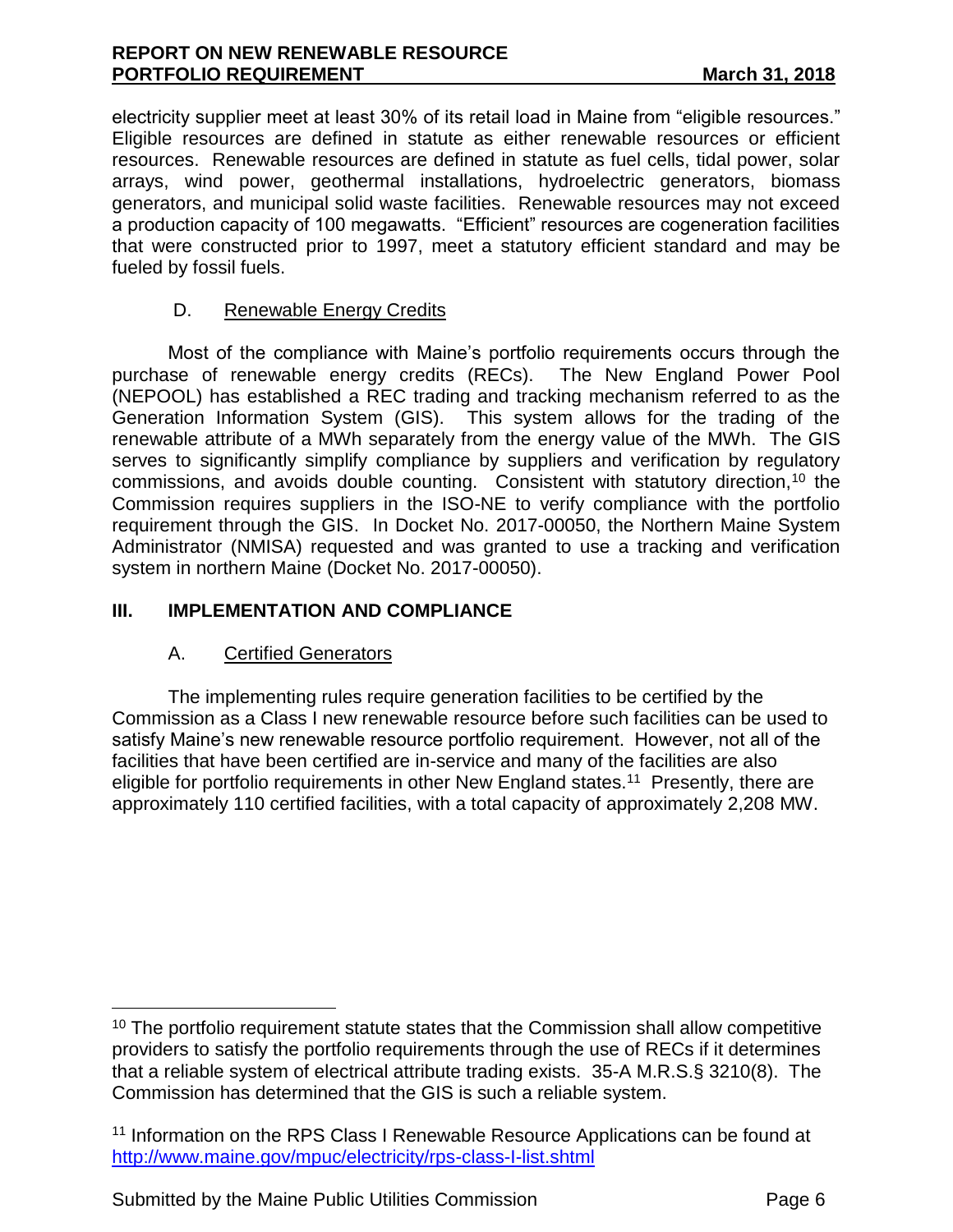#### B. Exempt Sales

Electricity sales to serve qualified Pine Tree Development Zone businesses established under Title 30-A are exempt from the portfolio requirements. During 2016, approximately 102,338 MWh, or 0.85% of Maine's electricity sales as reported by the CEPs, were exempt from the new renewable resource portfolio requirement as a result of the Pine Tree Zone exemption.

#### C. New Renewable Portfolio Requirement (Class I); Resources and Cost **Impacts**

The following chart shows the mix of resources used to satisfy Maine's new renewable resource portfolio requirement during 2016.



As the table below shows, the RECs from forty-one facilities were used by suppliers to comply with the 2016 new renewable resource requirement. Twenty-one of the facilities are biomass, six are hydro, nine are wind and five are other. Thirty-six of the forty-one facilities are located in Maine, two are located in New Hampshire, one is located in Massachusetts, New York, and Vermont each. Of the approximately 1,091,846 RECs purchased to meet the 2016 portfolio requirement, 99% came from facilities located in Maine.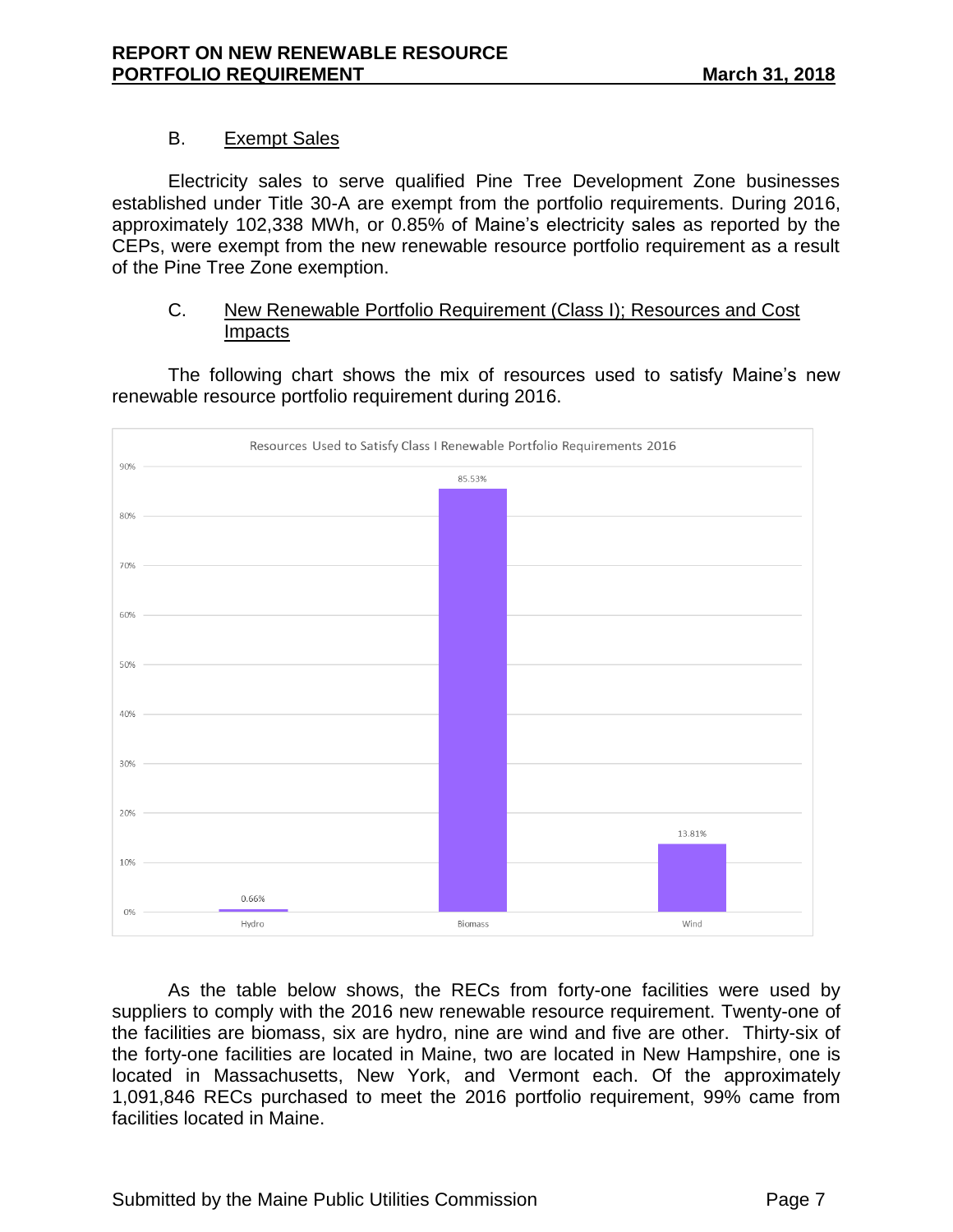#### **REPORT ON NEW RENEWABLE RESOURCE PORTFOLIO REQUIREMENT** March 31, 2018

| <b>Fuel Type and State</b> | <b>No. of Facilities</b> | <b>GIS Certificates</b> | % of Total |
|----------------------------|--------------------------|-------------------------|------------|
| Hydro - ME                 |                          | 5,404                   | 0.49%      |
| Hydro - NH                 |                          | 847                     | 0.05%      |
| Hydro - MA                 |                          | 584                     | 0.06%      |
| Biomass - ME               | 21                       | 880,277                 | 80.62%     |
| Wind - ME                  | 6                        | 141,460                 | 12.96%     |
| Wind - NY                  |                          | 1,452                   | 0.13%      |
| Wind - NH                  |                          | 504                     | 0.05%      |
| Wind - VT                  |                          | 150                     | 0.01%      |
| Other - ME                 | 5                        | 61,168                  | 5.60%      |
| <b>Total - Overall</b>     | 30                       | 891,757                 | 100.00%    |
| Total - ME                 | 25                       | 1,088,309               | 99.68%     |

The cost to ratepayers of Maine's new renewable resource portfolio requirement is estimated by the cost of compliance by suppliers, primarily through their purchase of RECs. For calendar year 2016 91.16% of the Class 1 RPS requirement was satisfied through the purchase of RECs during that year, 10.54% was satisfied using RECs banked from 2015 and 0.33% will be satisfied during the 2017 cure period allowed by the rule. Finally, 202,136 RECs were purchased in 2016 and banked for future use and an additional 26,107 RECs were purchased without any indication from the CEP whether the certificates were to be banked or would not be used. 14,993 RECs purchased in 2016 were used to satisfy the requirements for the 2015 RECs purchased during the cure period.

During 2016, the cost of RECs used for compliance ranged from approximately \$1.78 per MWh to \$37.50 per MWh, with an average cost of \$17.96 per MWh and a total cost of \$19,582,984, which translates into an average rate impact of about 0.16 cents per kWh. This is equivalent to about 86 cents per month, or 1% of the total bill, for a typical residential customer; \$80 per month for a medium commercial customer that uses 50,000 kWh per month; and \$800 per month for a large commercial/industrial customer that uses 500,000 kWh per month.

#### D. Eligible Resources Portfolio Requirement (Class II); Resources and Cost Impacts

The following chart shows the mix of resources used to satisfy Maine's Class II renewable resource portfolio requirement during 2016.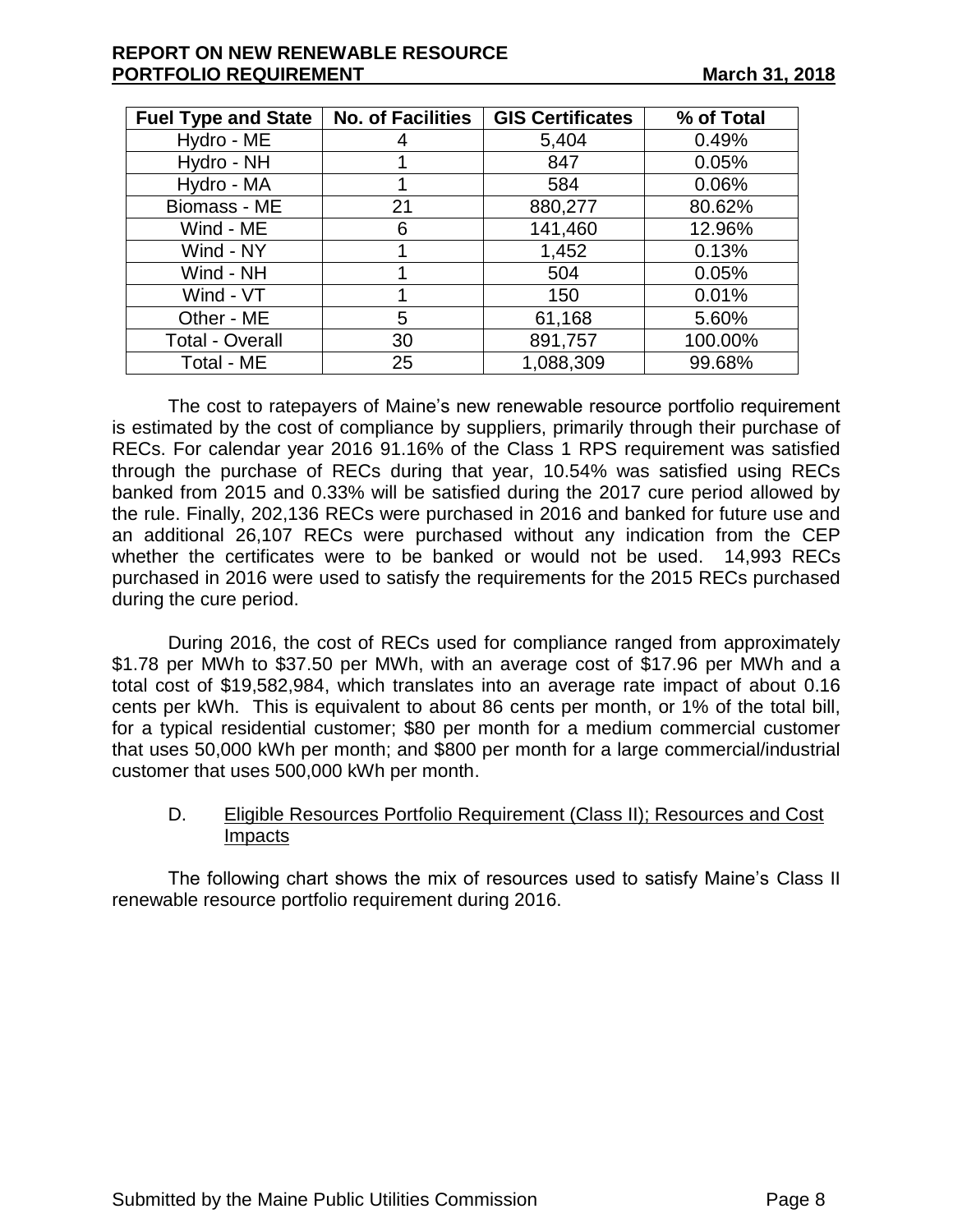#### **REPORT ON NEW RENEWABLE RESOURCE PORTFOLIO REQUIREMENT March 31, 2018**



During 2016, the costs of RECs used to satisfy the Class II eligible resource portfolio requirement ranged from \$0.00 per MWh (some RECs were provided for free as part of an energy transaction) to \$10.00 per MWh, with an average cost of \$0.60 per MWh and a total cost of \$2,161,388. This is equivalent to about 9 cents per month for a typical residential customer, and \$9 and \$90 per month for medium and large commercial/industrial customers with the usage levels described above, respectively.

#### E. Portfolio Requirement Percentage Suspension

The Act allows the Commission to suspend scheduled percentage increases in the Class I portfolio requirement if it finds that investment in new renewable resources has not been sufficient for suppliers to satisfy the requirement, the requirement has burdened electricity customers without providing the benefits from new renewable resources or that there has been an over reliance on the ACM. As specified in section III(C) above, all of the compliance with the Class I portfolio requirement occurred through the purchase of RECs with no reliance on the ACM at an average REC cost that is substantially less than the alternative compliance payment. Thus, it appears clear that renewable resource development and operation has been sufficient for suppliers to satisfy the Class I portfolio requirement without reliance on the ACM. Accordingly, the Commission did not act to suspend percentage increases in the portfolio requirement in 2016.